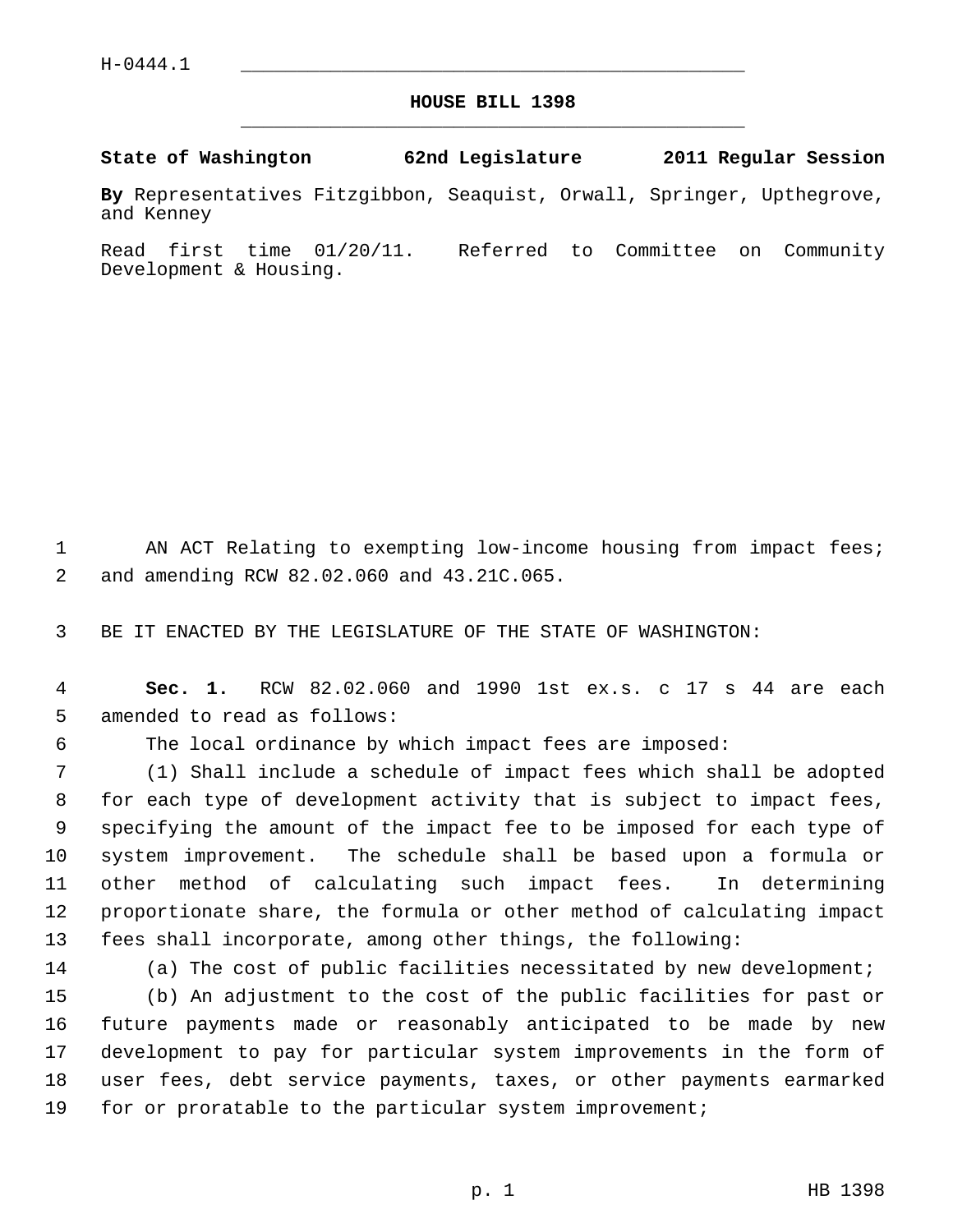1 (c) The availability of other means of funding public facility 2 improvements;

3 (d) The cost of existing public facilities improvements; and

 4 (e) The methods by which public facilities improvements were 5 financed;

6 (2) May provide an exemption for low-income housing( $(\tau)$ ) and other 7 development activities with broad public purposes( $(-)$ ) from these 8 impact fees, provided that the impact fees for ((such)) development 9 ((activity)) activities with broad public purposes shall be paid from 10 public funds other than impact fee accounts. Local governments that 11 grant exemptions for low-income housing under this subsection (2) are 12 not obligated to pay the exempted fees. An exemption for low-income 13 housing granted under this subsection (2) must be conditioned upon 14 requiring the developer to record a covenant that, except as provided 15 otherwise by this subsection, prohibits using the property for any 16 purpose other than for low-income housing. The covenant must provide 17 that if the property is converted to a use other than for low-income 18 housing, the property owner must pay the applicable impact fees in 19 effect at the time of conversion. Covenants required by this 20 subsection must be recorded with the applicable county auditor or 21 recording officer. A local government granting an exemption under this 22 subsection for low-income housing may not impose a fee under RCW 23 43.21C.060 for the system improvements for which the exemption applies;

24 (3) Shall provide a credit for the value of any dedication of land 25 for, improvement to, or new construction of any system improvements 26 provided by the developer, to facilities that are identified in the 27 capital facilities plan and that are required by the county, city, or 28 town as a condition of approving the development activity;

29 (4) Shall allow the county, city, or town imposing the impact fees 30 to adjust the standard impact fee at the time the fee is imposed to 31 consider unusual circumstances in specific cases to ensure that impact 32 fees are imposed fairly;

33 (5) Shall include a provision for calculating the amount of the fee 34 to be imposed on a particular development that permits consideration of 35 studies and data submitted by the developer to adjust the amount of the 36 fee;

37 (6) Shall establish one or more reasonable service areas within